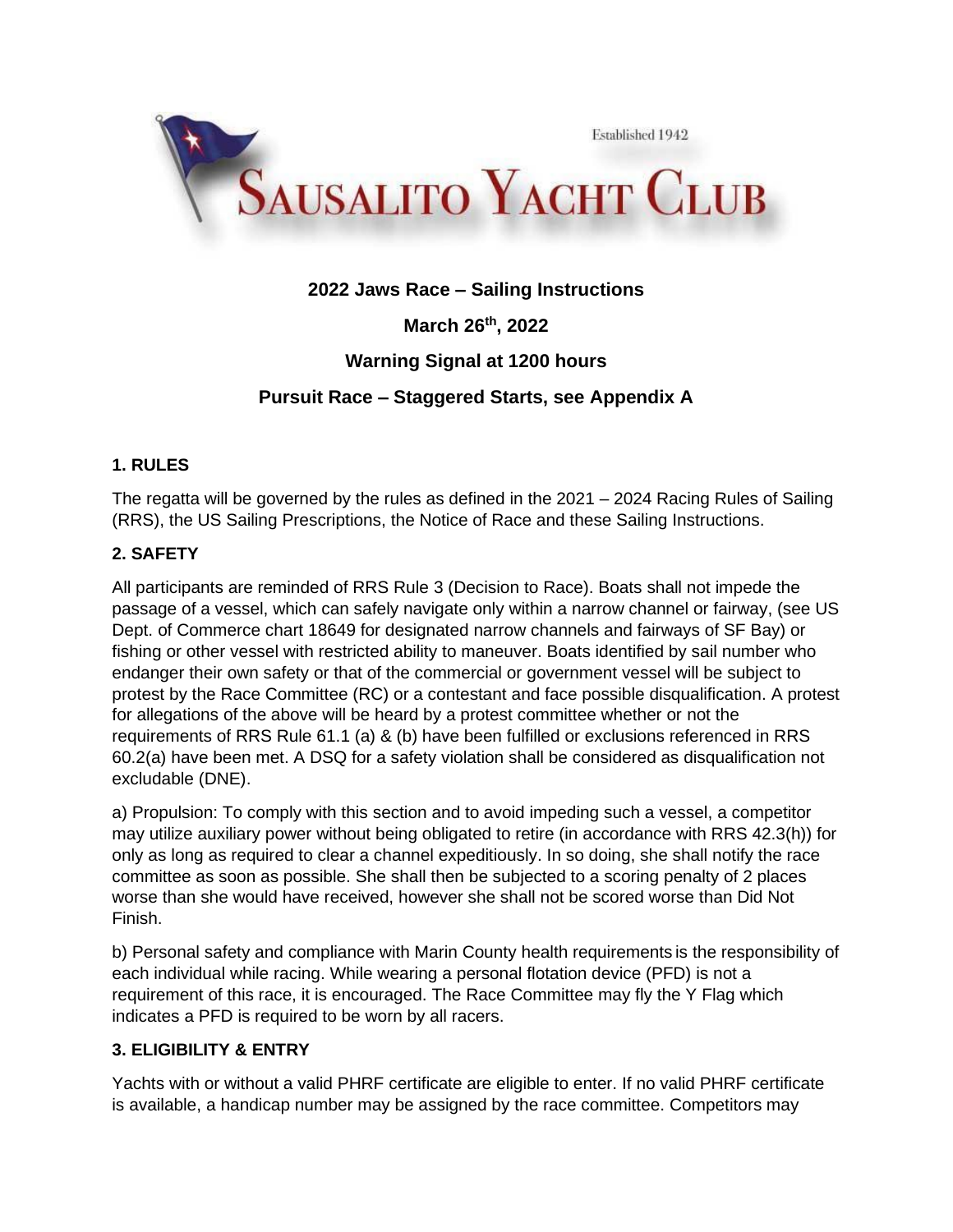enter and pay the entry fee online or by submitting a completed entry form including the entry fee to Sausalito Yacht Club before 1200 hours on Thursday March 24th.

## **4. CLASSES**

There will be two classes or divisions – Spinnaker and Non-Spinnaker.

## **5. NOTICES TO COMPETITORS**

Notices to competitors or changes to these Sailing Instructions will be posted on the official notice board at the SYC clubhouse. Notices shall not be posted later than 2000 hours on the day before it will take effect, including a last update for Appendix A. Notices to competitors may also be posted on the website, but the official notice board shall prevail.

### **6. SIGNALS MADE ASHORE**

Signals will be displayed from the flagpole located at the SYC clubhouse. Starting Schedules will be signaled via numerical placards adjacent to the flagpole.

#### **7. STARTING AND FINISHING LINES**

The start and finish line will be between the clubhouse mast with an orange flag and an orange inflatable mark to the northeast of the club.

### **8. SCHEDULE and CLASS FLAG**

1200 hours Warning signal – All boats. GPS time shall be used.

There is a provision for postponements due primarily to no wind at the start. The starting times for four possibilities of start times are in Appendix A of the Sailing Instructions. Races abandoned may be rescheduled utilizing a notice to competitors.

"J" is the class flag for both spinnaker and non-spinnaker boats. The J flag will remain displayed for the entire starting sequence.

## **9. STARTING SEQUENCE AND TIMES**

This is a Pursuit Race. The high handicap boats start first with lower handicap boats to follow "in pursuit." The handicaps are calculated in a "Time on Distance" method and are used to calculate the start times.

The table of start times for the various handicaps is listed in Appendix A. There are four alternatives for start times. In case of a postponement (e.g., for no wind at the start), times are given for an alternative warning signal time. A numerical placard shall be displayed adjacent to the club flagpole indicating Schedule 1, 2, 3 or 4.

#### **Warning Signal time**

**12:00 pm (Appendix A, Schedule 1, Placard 1) 12:30 pm (Appendix A, Schedule 2, Placard 2) 13:00 pm (Appendix A, Schedule 3, Placard 3)** 

**13:30 pm (Appendix A, Schedule 4, Placard 4)**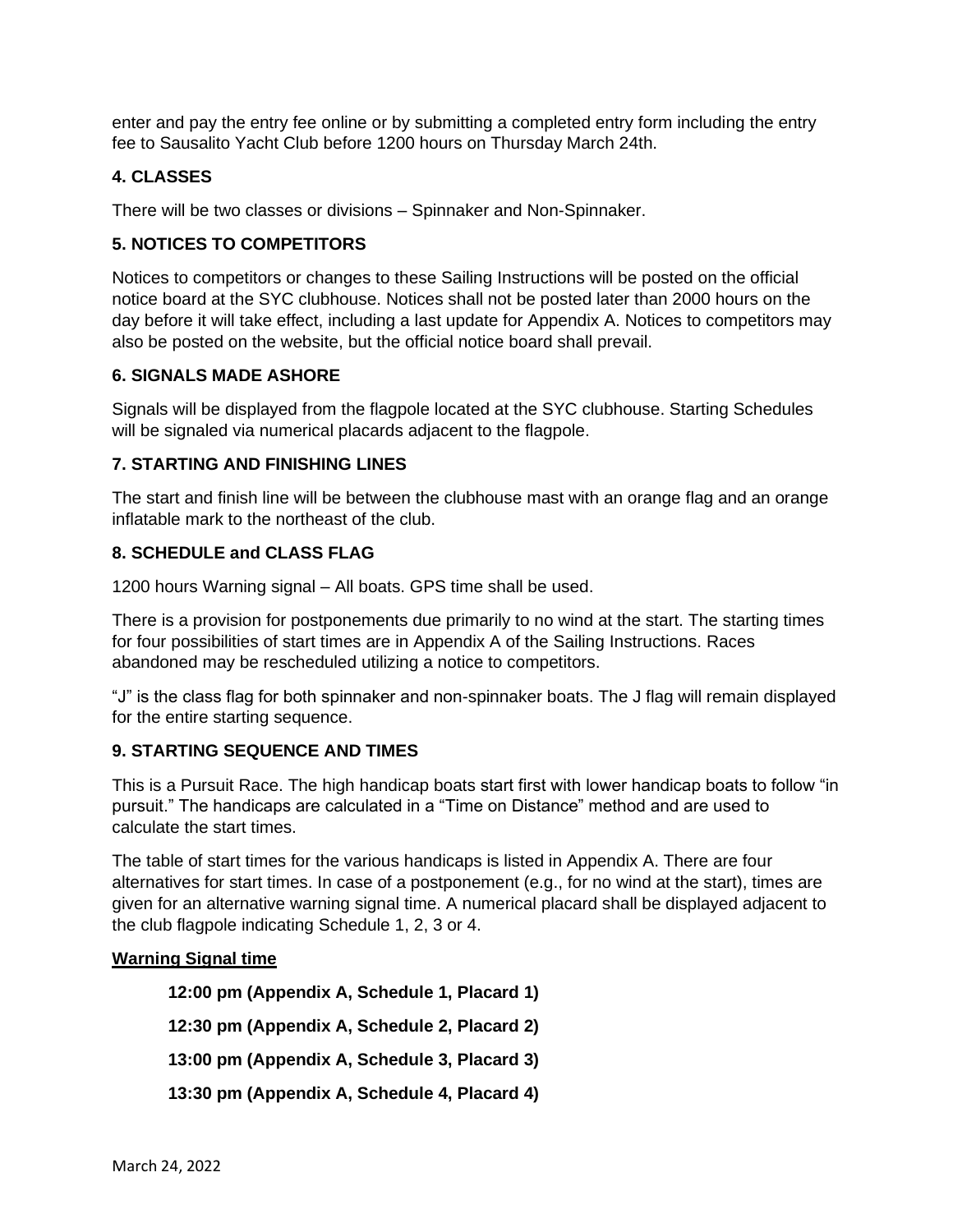**Boats starting prematurely and that do not restart will be penalized by 5 minutes added to their finish time for each minute or partial minute they are over early. There will be no general recalls.**

#### **10.COURSE and MARKS**

The course will be identified by a flag displayed on the clubhouse mast. Competitors may choose which direction they sail around the course.

#### **Course 1**

Either

Start – YRA 18 P – YRA 8 P – YRA 12 S – Finish (10.1 NM)

Or

Start – YRA 12 P – YRA 8 S – YRA 18 S – Finish (10.1 NM)

#### **Course 2**

Either

Start – YRA 7 P – YRA 24 P - YRA 12 S - Finish (10 NM)

Or

Start - YRA 12 P – YRA 24 S – YRA 7 S – Finish (10 NM)

Mark Descriptions:

| YRA 7  | R "2" FI 6s nm Northwest of Treasure Island                                 |
|--------|-----------------------------------------------------------------------------|
| YRA 8  | R "4" FI Red 4 sec Horn 1.0 nm E of Pt. Blunt, Angel Island                 |
| YRA 12 | G "1" FL G 4 sec NW Harding Rock, "Little Harding"                          |
| YRA 18 | GR "BR" FI (2+1) G 6s Bell "Blossom Rock" 0.9 nm E SE of Alcatraz<br>Island |
| YRA 24 | R "6" FI R 4s Bell, 1.1 nm East of Quarry Pt                                |

**P** means leave the mark to Port

**S** means leave the mark to Starboard

### **11. RESTRICTED AREAS**

For the purpose of RRS 18, 19, 28, the following objects shall be left to shoreward: Anita Rock and any buoy marking same, vertical 'H' beam off Water Quality Control Plant west of StFYC, bell buoy 7 off the west end of Alcatraz, and Point Blunt buoy off Angel Island. Above obstructions are not marks of the course. The South Tower of the Golden Gate Bridge must be left to the South at all times. Any rocks visible at Mean Lower Low water immediately adjacent to Contra Costa County, Marin County or San Francisco shorelines shall be left to shoreward, except for Mile Rock, The Brothers and Red Rock.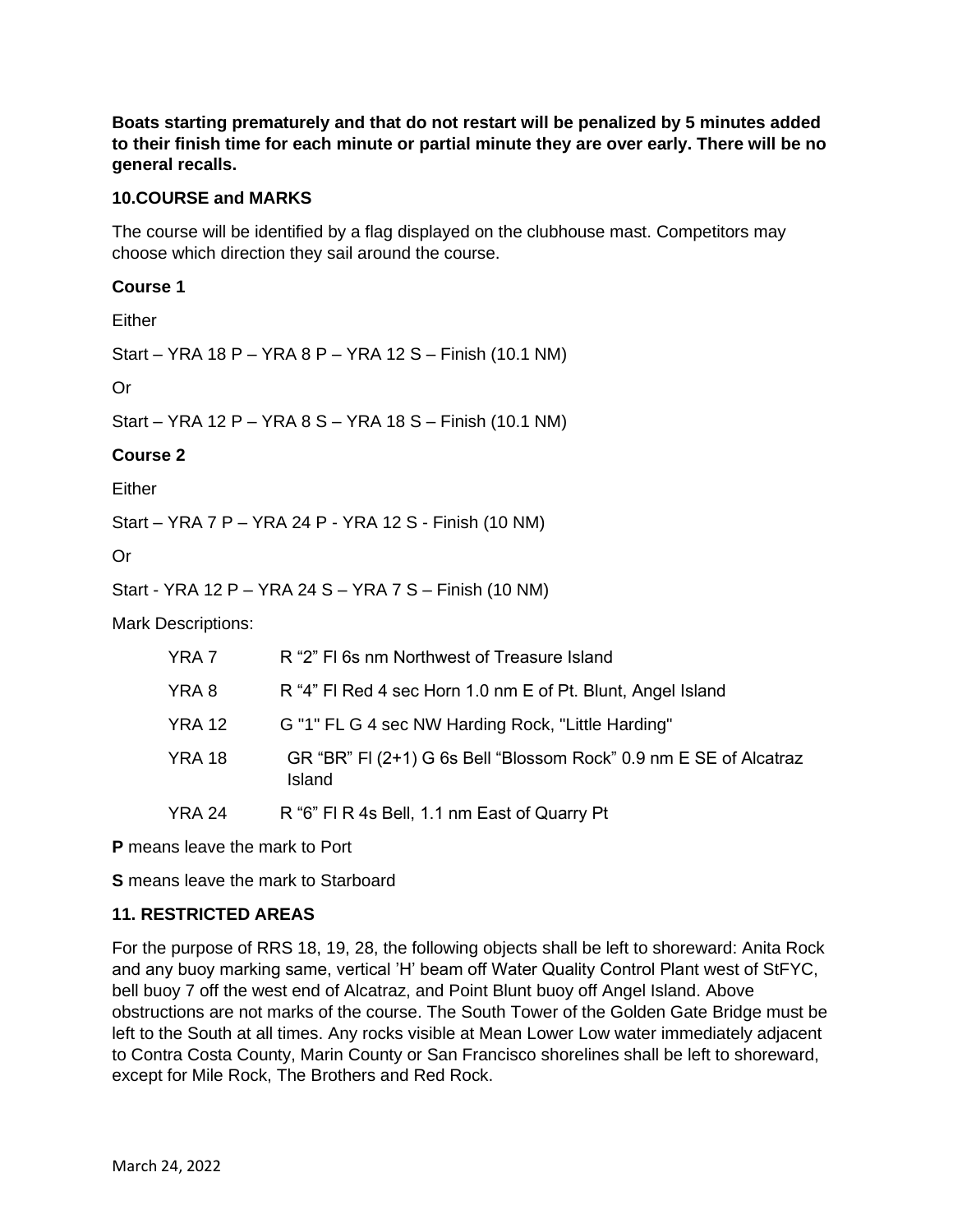In addition, a Special Local Regulation [\(https://bit.ly/sgp2022\)](https://bit.ly/sgp2022) related to the Sail Grand Prix Race Event will be in effect during the Jaws Race. Zones A, B, C, and D, identified in the Special Local Regulation, are Restricted Areas.

## **12.TIME LIMIT**

The time limit for the race will be 1600 hours for all boats to finish. Boats finishing after this time will be scored DNF. This modifies RRS 35.

#### **13.PROTESTS**

Written protests shall be delivered to the Race Committee by 1630. The protests received will be posted on the notice board. Hearings will be held as soon as possible.

### **14.SCORING**

The first boat to finish in each division wins. The second to finish is second, and so on. Corrections will be made for OCS with no restart.

#### **15.CHECK-IN & RETIRE**

All boats are considered checked in by sailing through the start line when starting. A boat that retires from the race shall notify the race committee as soon as possible.

#### **16.COMMUNICATIONS**

RRS 25 & 60.1(b) are modified to allow for on-the-water radio communications between the Race Committee (R/C) and racing boats on VHF channel 72. The R/C may hail boats that are OCS. The inability of a competitor to hear a hail for OCS or any other information shall not relieve her of her responsibility, nor shall it be grounds for redress. March 25th Page 3 RRS 90.2(c) is amended to allow oral changes to the Sailing Instructions on the water. In the event the R/C needs to communicate oral changes, they shall raise the "L" flag and attempt to hail competitors on VHF channel 72.

### **17.AWARDS, TROPHIES**

Prizes for will be awarded for 1st, 2nd and 3rd place finishers in each division at the SYC Clubhouse at the conclusion of racing. The "Jaws" Perpetual Trophy will be shared by winners from each division.

### **FOR YOUR INFORMATION** (not an official part of the SIs)

Some hosted hors d'oeuvres and beverages will be provided for race participants after the race until they run out. There will be live music on the SYC Clubhouse deck from 2-5 PM.

The SYC boat dock may be used for crew pick-up and drop-off. Boats may not remain at the dock.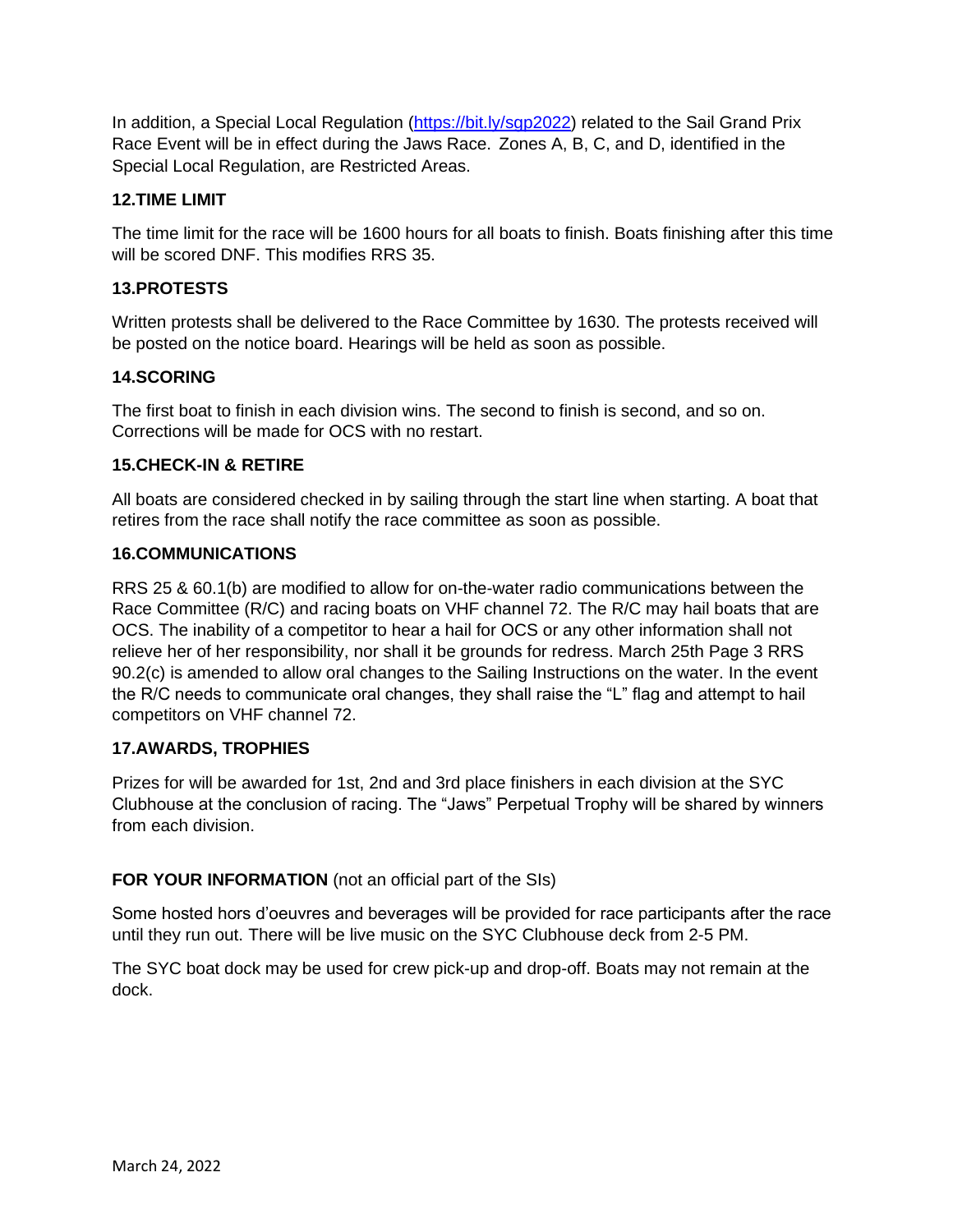# **Appendix A, Schedule 1, Placard 1 Warning signal at 1200 hours VHF Channel used is 72 2022 Jaws Pursuit Race Start Time: 1205 Distance: 10.1nm Date: March 26th, 2022**

| <b>Start</b> | Sail# | <b>Skipper</b>               | <b>Boat Name</b> | <b>Class/Fleet</b> | <b>PHRF</b> |
|--------------|-------|------------------------------|------------------|--------------------|-------------|
| 12:05:00     | 1510  | Paul Sutchek                 | Slainte          | Spinnaker          | 273         |
| 12:20:29     | 1220  | R Grenier                    | La Mer           | Non-Spinnaker      | 181         |
| 12:25:12     | 600   | Scotto Galbreath             | Danger Mouse     | Non-Spinnaker      | 153         |
| 12:25:42     | 1735  | Wesley Higbie                | Arabella         | Non-Spinnaker      | 150         |
| 12:26:12     | 61302 | <b>Todd Arnold</b>           | Osprey           | Non-Spinnaker      | 147         |
| 12:29:14     | 42    | <b>Bob Lalanne</b>           | Leilani          | Non-Spinnaker      | 129         |
| 12:30:15     | 28890 | Pat Broderick                | <b>NANCY</b>     | Spinnaker          | 123         |
| 12:36:49     | 40    | <b>Madeline Morey</b>        | Lonestar         | Spinnaker          | 84          |
| 12:37:49     | 388   | Chuck Cihak                  | Hazardous Waste  | Spinnaker          | 78          |
| 12:37:49     | 469   | Greg Arkus                   | Streaker         | Spinnaker          | 78          |
| 12:41:52     | 28901 | Glenn Isaacson               | Q                | Non-Spinnaker      | 54          |
| 12:41:52     | 50090 | Trygve (Trig)<br>Liljestrand | Ragtime          | Spinnaker          | 54          |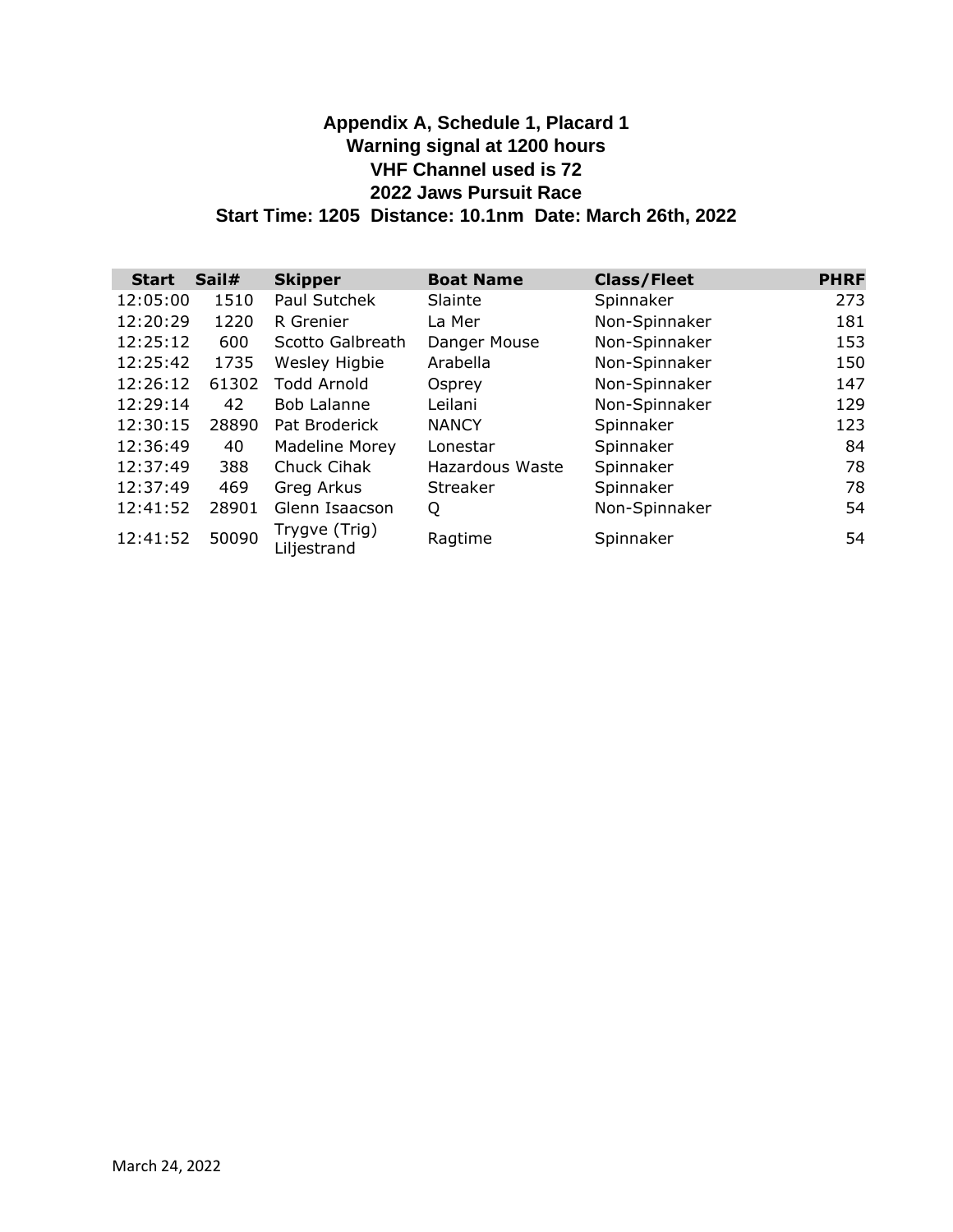# **Appendix A, Schedule 2, Placard 2 Warning signal at 1230 hours VHF Channel used is 72 2022 Jaws Pursuit Race Start Time: 1235 Distance: 10.1nm Date: March 26th, 2022**

| <b>Start</b> | Sail# | <b>Skipper</b>               | <b>Boat Name</b> | <b>Class/Fleet</b> | <b>PHRF</b> |
|--------------|-------|------------------------------|------------------|--------------------|-------------|
| 12:35:00     | 1510  | Paul Sutchek                 | Slainte          | Spinnaker          | 273         |
| 12:50:29     | 1220  | R Grenier                    | La Mer           | Non-Spinnaker      | 181         |
| 12:55:12     | 600   | Scotto Galbreath             | Danger Mouse     | Non-Spinnaker      | 153         |
| 12:55:42     | 1735  | Wesley Higbie                | Arabella         | Non-Spinnaker      | 150         |
| 12:56:12     | 61302 | <b>Todd Arnold</b>           | Osprey           | Non-Spinnaker      | 147         |
| 12:59:14     | 42    | <b>Bob Lalanne</b>           | Leilani          | Non-Spinnaker      | 129         |
| 13:00:15     | 28890 | Pat Broderick                | <b>NANCY</b>     | Spinnaker          | 123         |
| 13:06:49     | 40    | Madeline Morey               | Lonestar         | Spinnaker          | 84          |
| 13:07:49     | 388   | Chuck Cihak                  | Hazardous Waste  | Spinnaker          | 78          |
| 13:07:49     | 469   | Greg Arkus                   | Streaker         | Spinnaker          | 78          |
| 13:11:52     | 28901 | Glenn Isaacson               | Q                | Non-Spinnaker      | 54          |
| 13:11:52     | 50090 | Trygve (Trig)<br>Liljestrand | Ragtime          | Spinnaker          | 54          |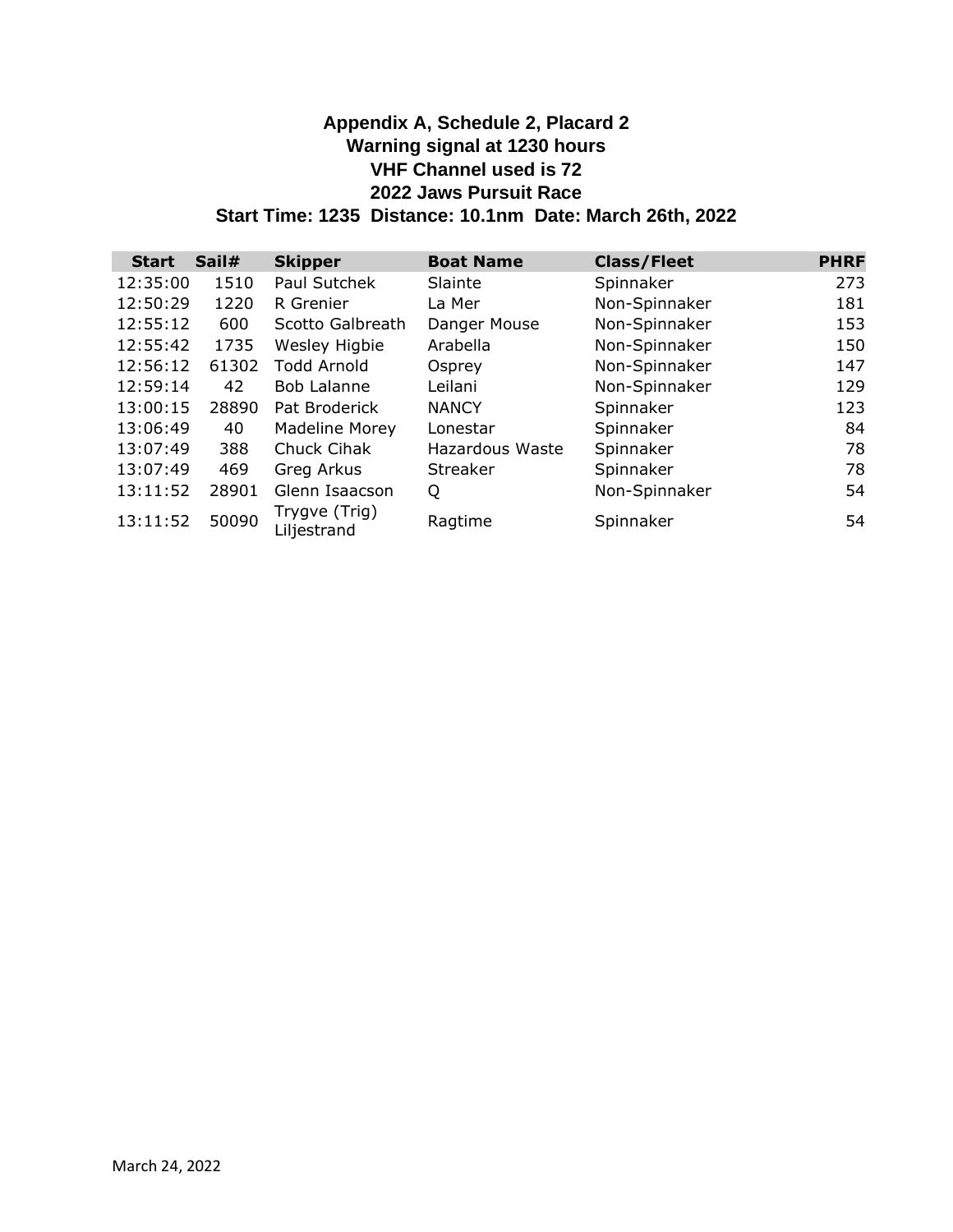# **Appendix A, Schedule 3, Placard 3 Warning signal at 1300 hours VHF Channel used is 72 2022 Jaws Pursuit Race Start Time: 1305 Distance: 10.1nm Date: March 26th, 2022**

| <b>Start</b> | Sail# | <b>Skipper</b>               | <b>Boat Name</b> | <b>Class/Fleet</b> | <b>PHRF</b> |
|--------------|-------|------------------------------|------------------|--------------------|-------------|
| 13:05:00     | 1510  | Paul Sutchek                 | Slainte          | Spinnaker          | 273         |
| 13:20:29     | 1220  | R Grenier                    | La Mer           | Non-Spinnaker      | 181         |
| 13:25:12     | 600   | Scotto Galbreath             | Danger Mouse     | Non-Spinnaker      | 153         |
| 13:25:42     | 1735  | Wesley Higbie                | Arabella         | Non-Spinnaker      | 150         |
| 13:26:12     | 61302 | Todd Arnold                  | Osprey           | Non-Spinnaker      | 147         |
| 13:29:14     | 42    | <b>Bob Lalanne</b>           | Leilani          | Non-Spinnaker      | 129         |
| 13:30:15     | 28890 | Pat Broderick                | <b>NANCY</b>     | Spinnaker          | 123         |
| 13:36:49     | 40    | <b>Madeline Morey</b>        | Lonestar         | Spinnaker          | 84          |
| 13:37:49     | 388   | Chuck Cihak                  | Hazardous Waste  | Spinnaker          | 78          |
| 13:37:49     | 469   | Greg Arkus                   | Streaker         | Spinnaker          | 78          |
| 13:41:52     | 28901 | Glenn Isaacson               | Q                | Non-Spinnaker      | 54          |
| 13:41:52     | 50090 | Trygve (Trig)<br>Liljestrand | Ragtime          | Spinnaker          | 54          |